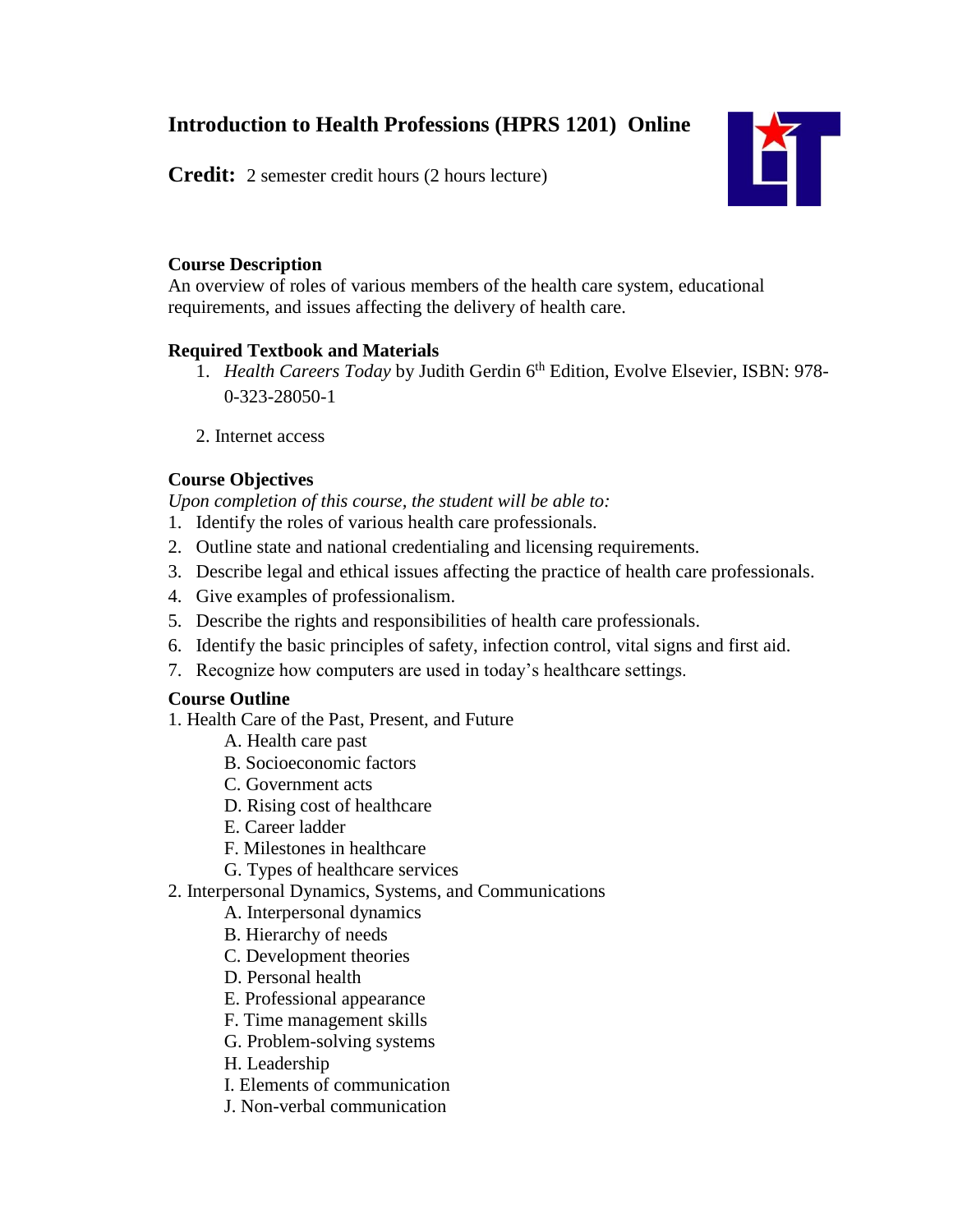Course Syllabi

- 3. Safety, Health, and Environmental Practices
	- A. Safety practices
	- B. Infectious process
	- C. Aseptic technique
	- D. Occupational safety and health administration (OSHA)
	- E. Ergonomics
	- F. Hazards
	- G. Chemical safety
	- H. Equipment maintenance
	- I. Emergency disaster procedures
- 4. Ethics and Legal Responsibilities
	- A. Professional codes of conduct
	- B. Improper ethical behavior
	- C. Confidentiality in health care
	- D. Patient's rights
	- E. Informed consent
	- F. Advance directives
	- G. Telemedicine
	- H. Documenting health care records
- 5. Culture and Health Care
	- A. Cultural competency
	- B. Potential cultural barriers
	- C. interpreters
	- D. Obstacles to cultural competence
	- E. Culturally sensitive questions
- 6. Employability and Career Development
	- A. Professional organization
		- B. Student organizations
		- C. Parliamentary procedures
		- D. Pathways for careers in health occupations
		- E. Career planning
		- F. Resumes'
		- G. Purpose of interview
		- H. Job satisfaction
		- I. Job performance
- 7. Wellness, Growth, and Development
	- A. Level of wellness
	- B. Disease prevention
	- C. Reaction of stress
	- D. Signs of stress
	- E. Stress management
	- F. Physical development of body
	- G. Psychosocial development
	- H. Models of change theory
	- I. Five stages of death
- 8. Professionalism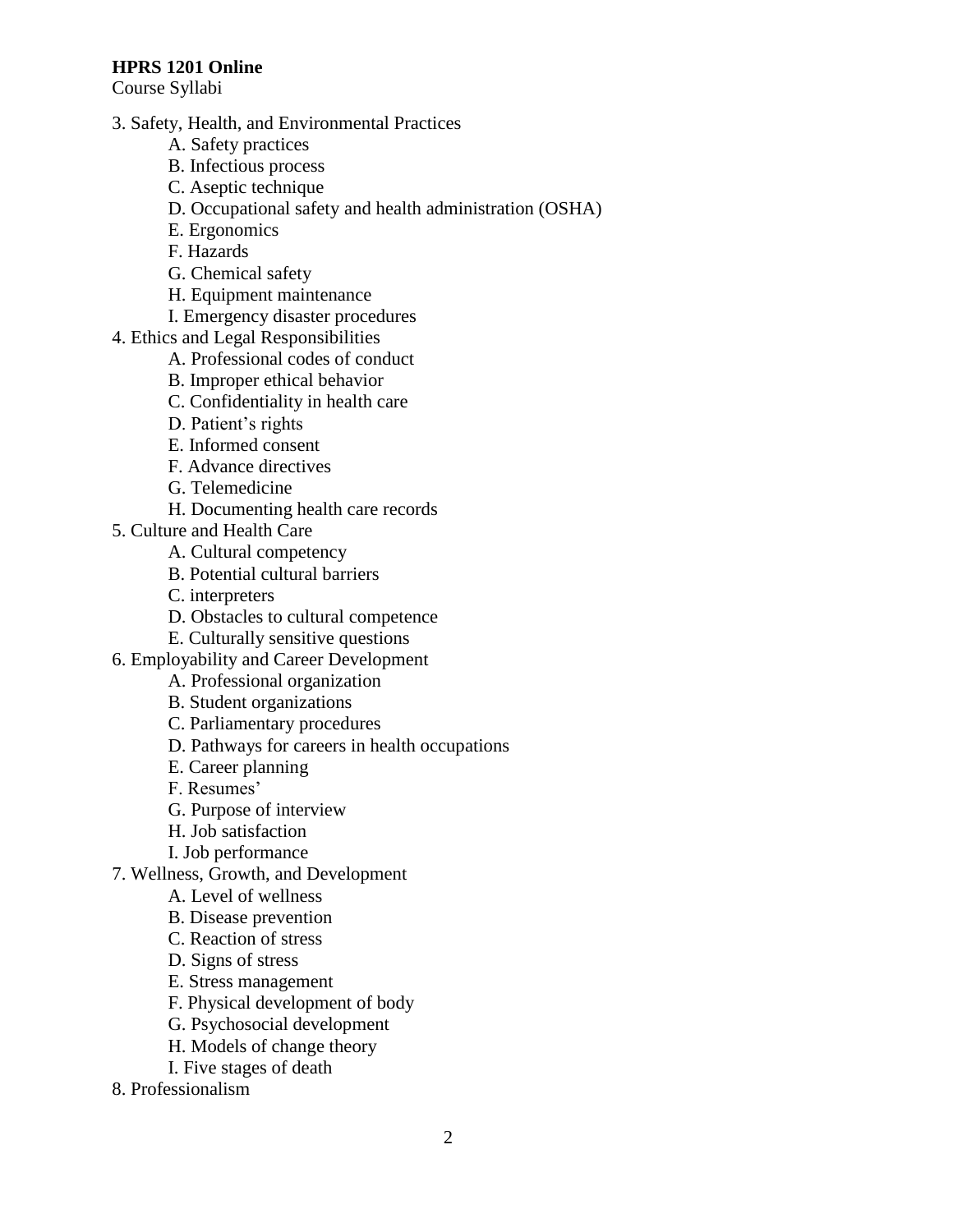Course Syllabi

- A. Indicators of job readiness
- B. Indicators of job preparedness
- C. Considerations in employment choice
- D. Employment performance evaluation
- E. Strategies for success in healthcare workplace
- 9. Imaging Careers
	- A. Roles of diagnostic medical health care workers
	- B. Development in field of diagnostic imaging
	- C. Non-radiation imaging
	- D. Performance instruction
- 10. Emergency Health Careers
	- A. Function of modern emergency care
	- B. Roles of emergency personal
	- C. Levels of care for first aid
	- D. External wounds
	- E. Burns
	- F. Poisoning
	- G. Shock
	- H. Fractures
	- I. Extreme cold and heat
	- J. Stroke
	- K. Seizure
	- L. Performance instruction in emergency health care
- 11. Information and Administration Careers
	- A. Roles of information and administrative health care workers
	- B. Forms used in medical records
	- C. Methods of payment for health care
	- D. Performance instruction in health care information and administration
- 12. Medical Careers
	- A. Roles of medical care providers
	- B. Visual acuity
	- C. Electrocardiograms
	- D. Performance instruction to careers in medicine and relating fields
- 13. Community and Social Service Careers
	- A. Function of community and social service care team
	- B. Roles of community and social service care team members
	- C. Physical and psychological drug dependency
	- D. "At risk" behaviors in substance abuse
	- E. Services provided by community health care agencies
	- F. Performance instruction relating to careers in community and social health care
- 14. Mental Health Careers
	- A. Function of mental health care team
	- B. Roles of mental health care team
	- C. Psychoneurotic disorders
	- D. Psychosis
	- E. Mental hygiene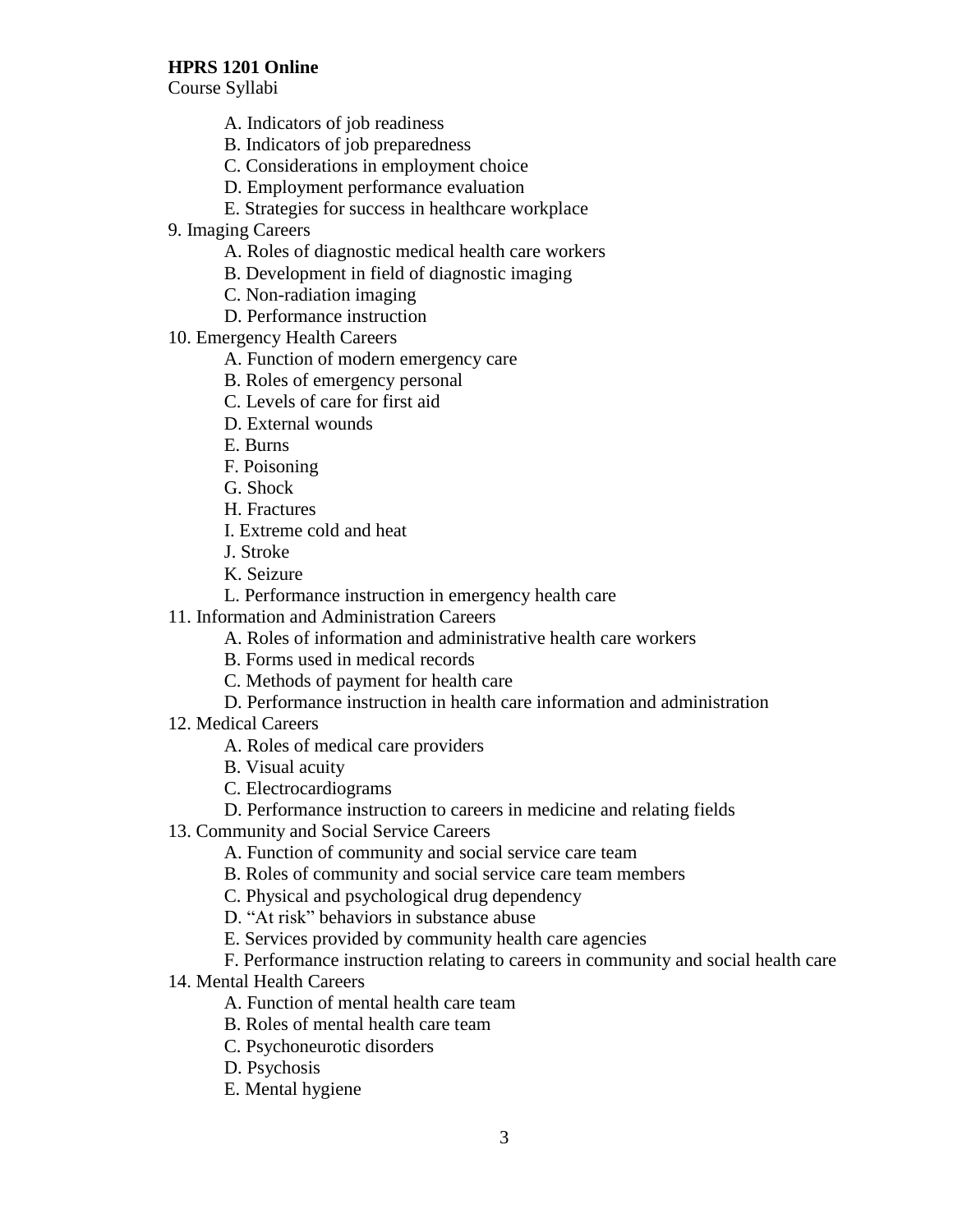Course Syllabi

- F. Performance instruction relating to careers in mental health care
- 15. Rehabilitative Careers
	- A. Function of rehabilitative health care team
	- B. Role of rehabilitative health care team
	- C. Pharmacology
	- D. Components of legal drug prescription
	- E. Speech pathology
	- F. Performance instruction relating to careers in rehabilitative health care

## **Course Description**

This course provides an overview of the roles of various members of the health care system, their educational requirements, and current issues affecting the delivery of health care. *This course is time-bound, structured, and completed totally online.*

## **Grade Scale**

| $90 - 100$ | A |
|------------|---|
| $80 - 89$  | B |
| $70 - 79$  | € |
| $60 - 69$  | Ð |
| $0 - 59$   | F |

## **Course Evaluation**

Final grades will be calculated according to the following criteria:

| Course quizzes           | 25% |
|--------------------------|-----|
| Discussion board         | 15% |
| Unit Exams(2)            | 40% |
| Comprehensive Final Exam | 20% |

All exams, quizzes and the final for this class will utilize the Respondus ® Lockdown **Browser.** Students will be given a link within Blackboard to download the browser. Please download this browser during the first week of class to make sure you do not have any computer issues.

The instructor will respond to e-mail communication within 48 hours Monday through Friday. Assignment grades will be published within 2 weeks of the assignment due date.

## **Course Requirements**

.

- 1. Completion of chapter assignments including reading the chapters and taking the quizzes.
- 2. Post responses to discussion board.
- 3. Completion of two (2) unit exams
- 4. Completion final exam.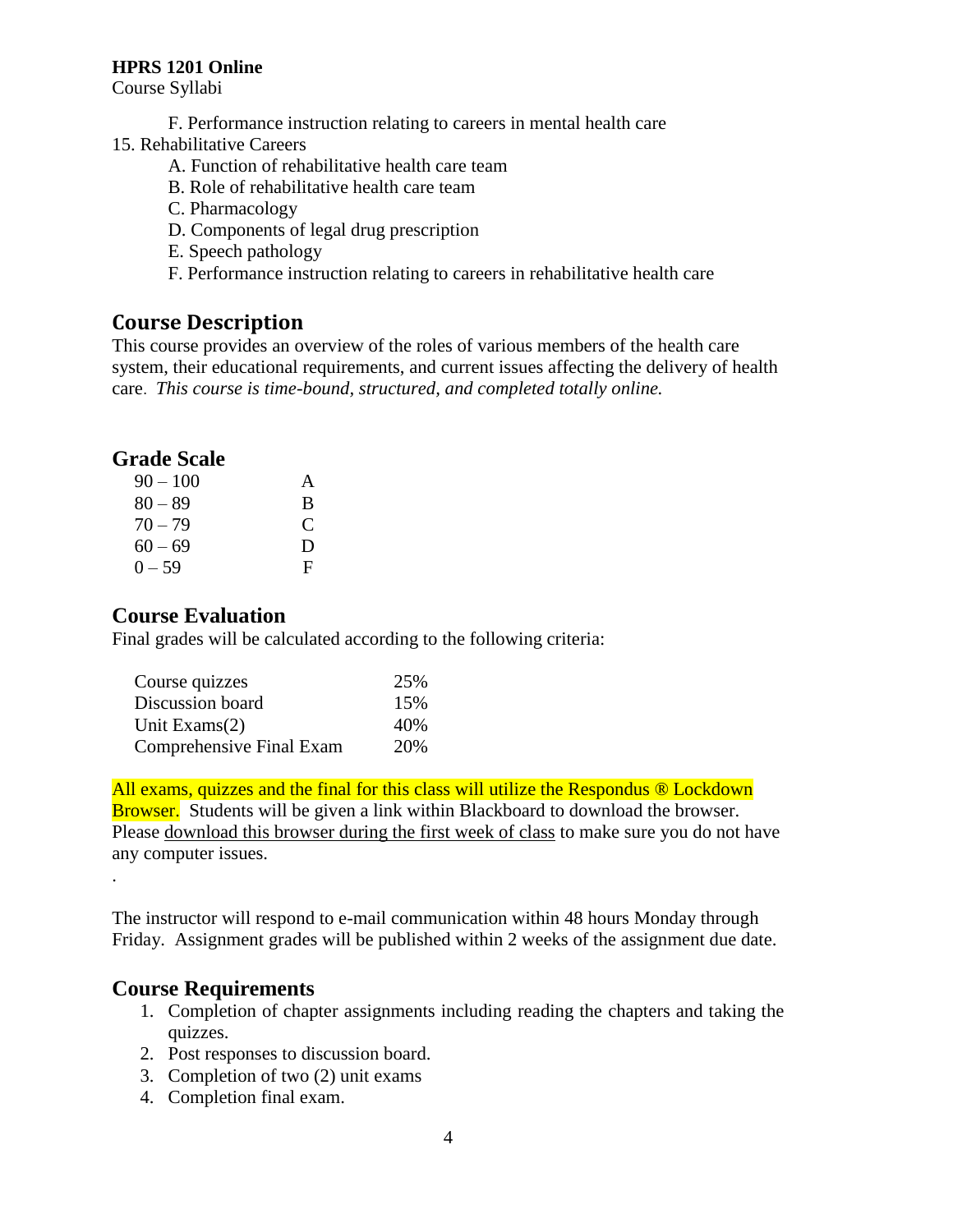Course Syllabi

## **Course Policies**

- 1. Students are required to log into the Blackboard Learn ® course 4 to 5 times per week in order to pass the class.
- 2. Students must provide their own textbooks, writing instruments, and other necessary supplies for classes
- 3. All exams will be taken on the scheduled dates. There will be NO **MAKE UP EXAMS.**
- 4. All assignments are due by the dates listed on the calendar. **Late assignments will not be accepted.**
- 5. Students are expected to follow the Lamar Institute of Technology Code of Conduct and Disciplinary Policy
- 6. It is mandatory that you do your own work. Plagiarism or academic dishonesty will not be tolerated and will result in administrative discipline.
- 7. Internet Usage Students are expected to use proper net etiquette while participating in course emails, assignment submissions, and online discussions.
- 8. Discussion Board Etiquette On the discussion board we will be discussing many medico-legal issues. Some of you will have strong opinions on these issues. Please use the same behavior you would in the classroom on the message board. No yelling (typing in caps) or profanity will be tolerated. Respect the opinions of others as well as their right to express said opinions. Students using profanity or making disparaging remarks will be barred from the discussion board and receive no grade for the discussion portion of class. The discussion forums are moderated by the instructor, who reserves the right to remove any material deemed inappropriate.
- 9. **Drop/Add/Withdraw.** It is the student's responsibility to make sure you are officially enrolled or dropped from this course. If at any point, you decide to drop the class, it is your responsibility to officially drop (i.e., using proper administrative offices/ paperwork). Any student who stops attending class and does not officially drop the course will be given an "F" as the semester grade.

#### **Technical Requirements (for courses using Blackboard)**

The latest technical requirements, including hardware, compatible browsers, operating systems, software, Java, etc. can be found online at:

[https://help.blackboard.com/en-](https://help.blackboard.com/en-us/Learn/9.1_2014_04/Student/015_Browser_Support/015_Browser_Support_Policy)

[us/Learn/9.1\\_2014\\_04/Student/015\\_Browser\\_Support/015\\_Browser\\_Support\\_Policy](https://help.blackboard.com/en-us/Learn/9.1_2014_04/Student/015_Browser_Support/015_Browser_Support_Policy) A functional broadband internet connection, such as DSL, cable, or WiFi is necessary to maximize the use of the online technology and resources.

## **Disabilities Statement**

The Americans with Disabilities Act of 1992 and Section 504 of the Rehabilitation Act of 1973 are federal anti-discrimination statutes that provide comprehensive civil rights for persons with disabilities. Among other things, these statutes require that all students with documented disabilities be guaranteed a learning environment that provides for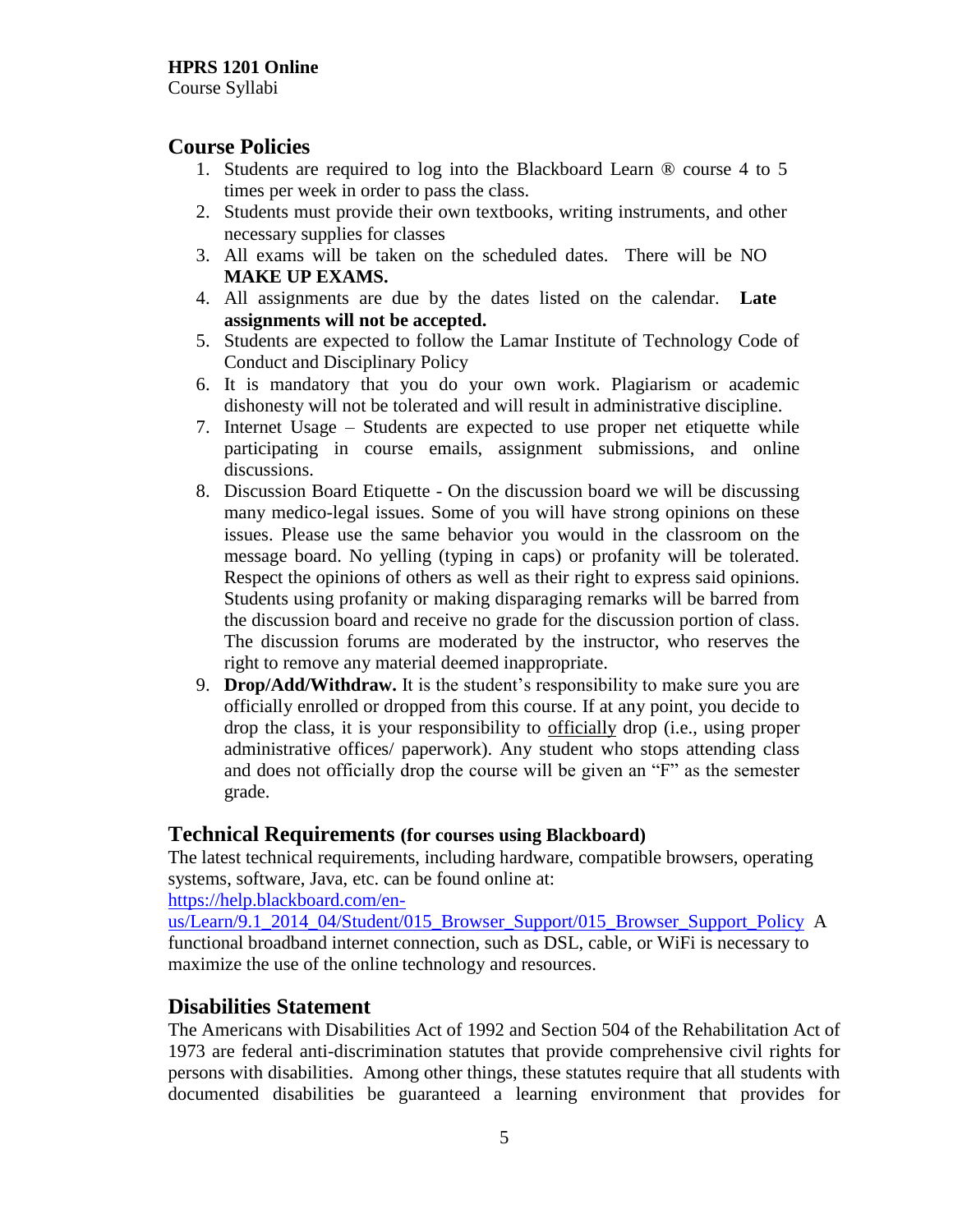Course Syllabi

reasonable accommodations for their disabilities. If you believe you have a disability requiring an accommodation, please contact the Special Populations Coordinator at (409) 880-1737 or visit the office in Student Services, Cecil Beeson Building. You may also visit the online resource at<http://www.lit.edu/depts/stuserv/special/defaults.aspx>

## **Student Code of Conduct Statement**

It is the responsibility of all registered Lamar Institute of Technology students to access, read, understand and abide by all published policies, regulations, and procedures listed in the *LIT Catalog and Student Handbook*. The *LIT Catalog and Student Handbook* may be accessed at [www.lit.edu](http://www.lit.edu/) or obtained in print upon request at the Student Services Office. Please note that the online version of the *LIT Catalog and Student Handbook* supersedes all other versions of the same document

# **Starfish**

LIT utilizes an early alert system called Starfish. Throughout the semester, you may receive emails from Starfish regarding your course grades, attendance, or academic performance. Faculty members record student attendance, raise flags and kudos to express concern or give praise, and you can make an appointment with faculty and staff all through the Starfish home page. You can also login to Blackboard or MyLIT and click on the Starfish link to view academic alerts and detailed information. It is the responsibility of the student to pay attention to these emails and information in Starfish and consider taking the recommended actions. Starfish is used to help you be a successful student at LIT.



## **Course Schedule**

| Week of<br><b>Semester</b> | <b>Topic</b>                                                | <b>Textbook</b><br><b>Reference</b> |
|----------------------------|-------------------------------------------------------------|-------------------------------------|
| Week 1                     | Introduction-Syllabus-Discussion                            |                                     |
| Week 2                     | Ch 1 Health Care of the Past, Present, Future               | Ch 1 p. 3-23                        |
| Week 3                     | Ch 2 Interpersonal Dynamics, Systems, and<br>Communications | Ch 2 p. 24-40                       |
| Week 4                     | Ch 3 Safety, Health, and Environmental Practices            | Ch 3 p. 41-61                       |
| Week 5                     | Ch 4 Ethics and Legal Responsibilities                      | Ch 4 p. 62-73                       |
| Week 6                     | Ch 5 Culture and Health Care                                | Ch 5 p. 74-85                       |
| Week 7                     | Ch 6 Employability and Career Development                   | Ch 6 p. 86-108                      |